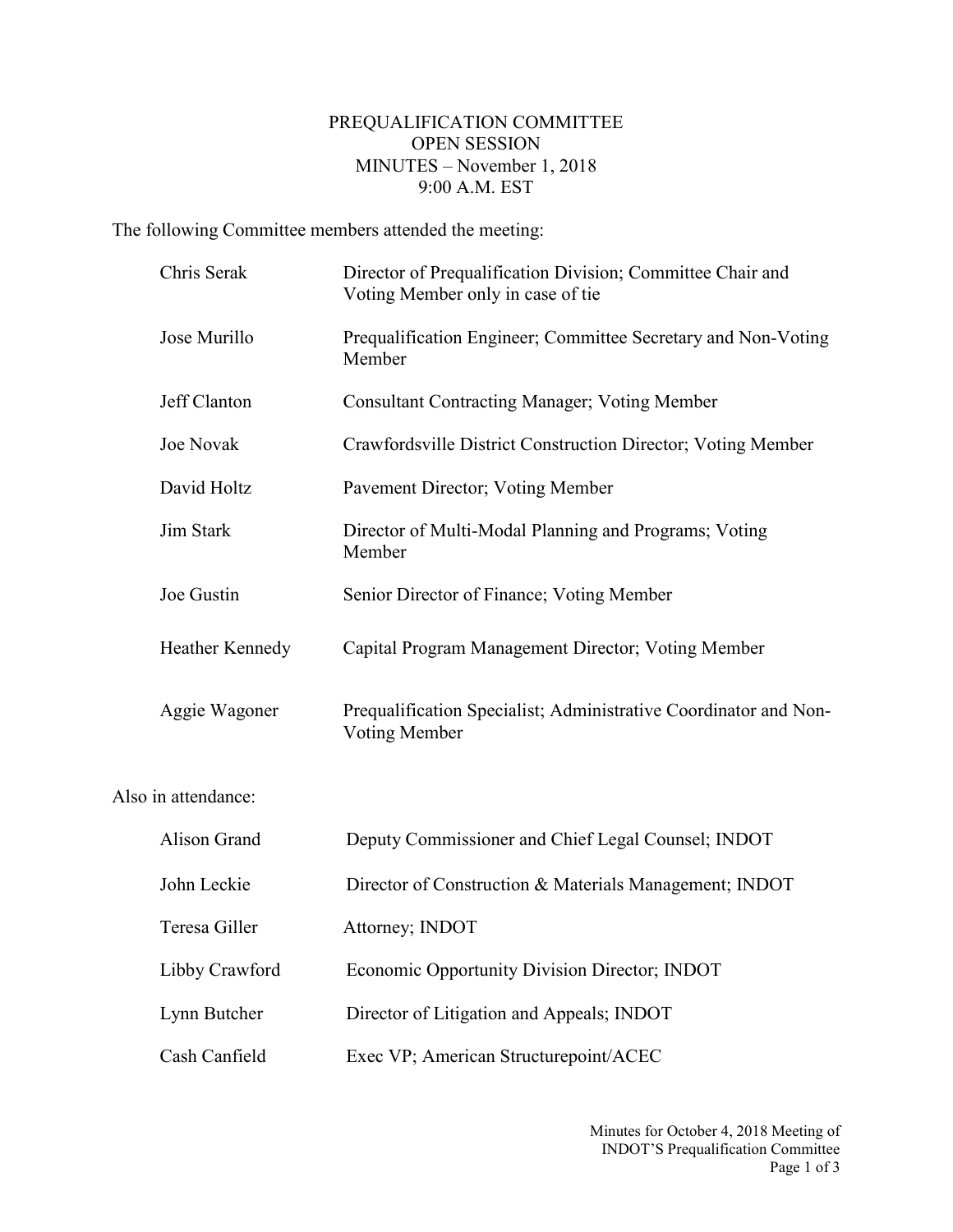The Committee reviewed the following agenda items:

- 1. Call to Order and Welcome
- 2. Adoption of October 4, 2018 meeting minutes
- 3. Contractor Updates
- 4. New Members
	- a. Libby Crawford
	- b. Jason Spreen
- 5. Consultant Manual
- 6. Consultant Performance Subcommittee Update
- 7. New Business
- 8. Public Comment
- 9. Adjournment

## PREQUALIFICATION COMMITTEE MEETING OPEN SESSION November 1, 2018

Mr. Serak, Committee Chair, called the meeting to order at 9:05 a.m. EST. All Committee members were present, with the exception of Jim Stark and Louis Feagans.

- 1. Call to Order and Welcome
- 2. Adoption of October 4, 2018 meeting minutes.

Mr. Serak asked if there were any questions or other changes that needed to be made.

Mr. Clanton said the bottom two paragraphs should say limiting not eliminating.

Mr. Clanton moved to adopt the minutes from the October 4, 2018 meeting.

Mr. Holtz seconded Mr. Clanton's motion. All members voted in favor.

3. Contractor Updates

Mr. Serak gave the contractor update. T&J Services responded and there will be further discussion to determine the status of their certificate. Mr. Serak also said Apex Consulting will be discussed in the next meeting.

4. New Members

Mr. Serak said they have limited the options down to Libby Crawford and Jason Spreen of Fort Wayne. Mr. Serak said they were talking about a third member, but that isn't going to work out due to scheduling.